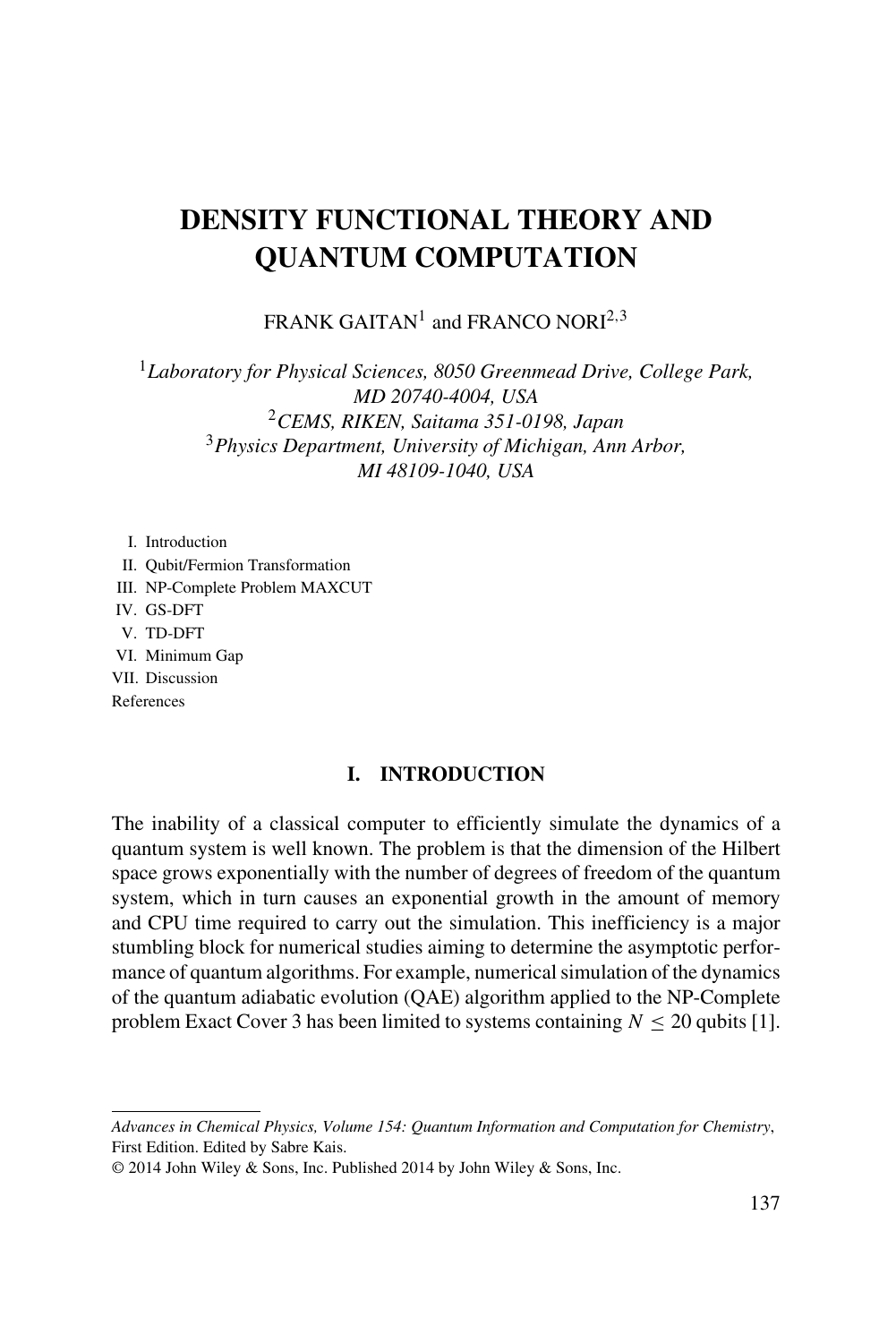Because the algorithm requires adiabatic dynamics, its performance is highly sensitive to the minimum energy gap  $\Delta(N)$  separating the instantaneous ground- and first-excited states, with the gap's asymptotic limit,  $(N \gg 1)$ , largely determining the algorithm's computational efficiency. Attempts to evaluate  $\Delta(N)$  using exact diagonalization have been limited to  $N \le 20$  qubits [2]. Recently, however, the minimum gap  $\Delta(N)$  for QAE applied to Exact Cover 3 has been determined for  $N \leq 128$  qubits using quantum Monte Carlo methods [3]. This substantial technical advance has stirred great interest in finding other computational approaches that might allow quantum algorithm performance to be determined for still larger qubit systems.

Quantum computation is not the only research area struggling with the difficulties of simulating quantum systems. Condensed-matter physicists and quantum chemists have been working under the shadow of this problem for decades. A number of computational approaches have been developed that, together with increasingly more powerful computers, have allowed much progress to be made, despite the ultimately unavoidable difficulties involved. Among these approaches, density functional theory (DFT) has proven to be one of the most successful [4]. DFT applies to *interacting* fermion systems. It captures all many-body effects through the exchange-correlation energy functional. Ground state density functional theory (GS-DFT) has been used to determine a wide range of ground state properties of atomic, molecular, and solid-state systems [5,6]; while time-dependent density functional theory (TD-DFT) has been used to determine excited-state properties, as well as the linear and nonlinear response of interacting many-electron systems to electromagnetic fields [7,8]. For our purposes, it is especially significant that DFT has been successfully applied to quantum systems containing  $N \sim 10^3$  interacting degrees of freedom [9–11].

Here, we show how DFT can be applied to quantum computing systems [12]. Although our analysis can be extended to the case of *N* qudits (*d*-level systems) residing on a *D*-dimensional lattice, we restrict the presentation to*N* qubits residing on a 2D lattice because it corresponds to the experimentally interesting cases of qubits placed in a 2D ion trap, or restricted to a planar superconducting qubit circuit. We begin by showing how the *N*-qubit system can be transformed into a system of *N* lattice fermions. We illustrate this transformation by using it to rewrite the dynamics of the QAE algorithm applied to the NP-Complete problem MAXCUT [13]. For the resulting interacting fermion system, we establish the Hohenberg-Kohn (HK) [5] and Runge-Gross [7] theorems, and setup the auxiliary Kohn– Sham (KS) system of noninteracting fermions [6]. This justifies the application of GS- and TD-DFT to the dynamics of the interacting fermion system. The linear response of the interacting fermions is determined using TD-DFT, which is then used to obtain the energy gap  $\Delta(N)$  for the MAXCUT dynamics. In light of earlier remarks, this approach would allow evaluation of the minimum gap  $\Delta(N)$  for  $N \sim 10^3$  qubits.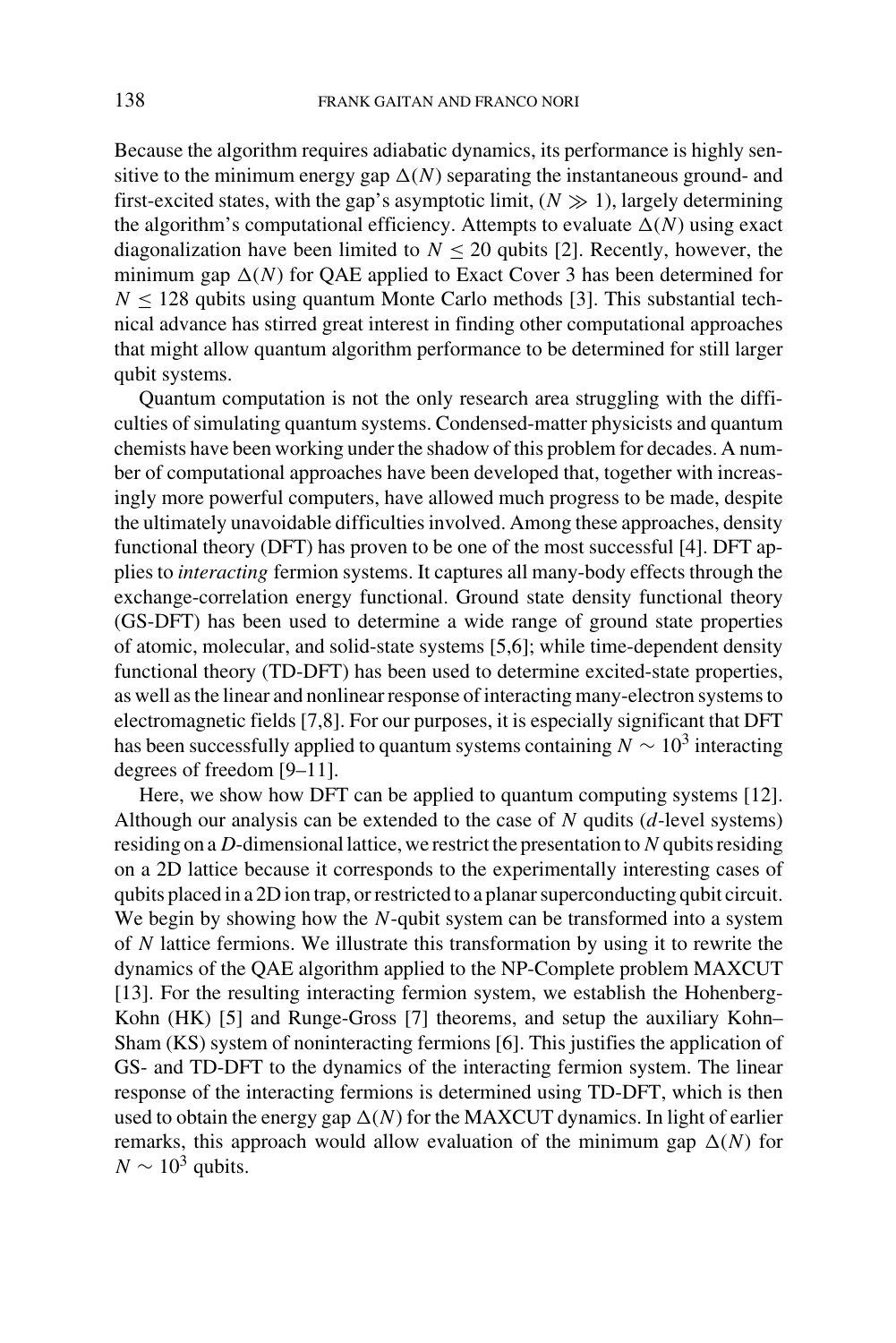#### **II. QUBIT/FERMION TRANSFORMATION**

Consider *N* qubits residing on an *N*-site 2D lattice with basis vectors  $\hat{\mathbf{e}}_k$  ( $k = 1, 2$ ), and sites specified by the position vector **r**. Let  $\sigma(\mathbf{r})$  denote the Pauli matrices associated with the qubit at **r**. We now show how the qubits can be converted into lattice fermions via the 2D Jordan–Wigner (JW) transformation [14]. Note that the following analysis can be extended to *N* qudits on a *D*-dimensional lattice using the generalized JW transformation [15] that fermionizes a spin *s* system in *D* spatial dimensions ( $d = 2s + 1$ ).

For a 2D system of qubits, the JW transformation is

$$
\sigma^+(\mathbf{r}) = 2a_\mathbf{r}^\dagger Q_\mathbf{r}
$$
  
\n
$$
\sigma^-(\mathbf{r}) = 2Q_\mathbf{r}^\dagger a_\mathbf{r}
$$
  
\n
$$
\sigma_z(\mathbf{r}) = 2\hat{n}_\mathbf{r} - 1
$$
\n(1)

Here,  $\sigma^{\pm}(\mathbf{r}) = \sigma_x(\mathbf{r}) \pm i\sigma_y(\mathbf{r})$ ;  $a_{\mathbf{r}}^{\dagger}(a_{\mathbf{r}})$  creates (annihilates) a lattice fermion at **r**;  $\hat{n}_{\bf r} = a_{\bf r}^{\dagger} a_{\bf r}$ ; and

$$
Q_{\mathbf{r}} = \exp\left[-i\phi_{\mathbf{r}}\right]; \quad \phi_{\mathbf{r}} = (1/2\pi\theta) \sum_{\mathbf{r}'} \Phi(\mathbf{r}, \mathbf{r}') \hat{n}_{\mathbf{r}'}
$$
 (2)

In Eq. (2),  $\Phi(\mathbf{r}, \mathbf{r}')$  is the angle made by  $(\mathbf{r} - \mathbf{r}')$  with respect to some reference direction, say  $\hat{\mathbf{e}}_1$ . Thus, (i)  $\Phi(\mathbf{r}, \mathbf{r}')$  changes by  $2\pi$  when  $(\mathbf{r} - \mathbf{r}')$  traces out a closed loop around **r**'; and (ii)  $\Phi(\mathbf{r}, \mathbf{r}) \equiv 0$ . The requirement that the Pauli operators  $\sigma(\mathbf{r})$ commute at different lattice sites forces *θ* to satisfy

$$
\theta = \frac{1}{(2m+1)2\pi} \qquad (m = 0, \pm 1, \pm 2, \ldots)
$$

in Eq. (2).

As shown in Ref. [14], the lattice fermions are spinless and minimally coupled to a gauge field  $A_k(\mathbf{r}) = \Delta_k \phi_{\mathbf{r}} \equiv \phi_{\mathbf{r}+\hat{\mathbf{e}}_k} - \phi_{\mathbf{r}}$ . The action for the gauge field  $A_\mu(\mathbf{r})$ is given by the Chern–Simons term [16]

$$
\mathcal{A}_{CS} = -\frac{\theta}{4} \int dt \sum_{\mathbf{r}} \epsilon^{\mu\nu\lambda} A_{\mu}(\mathbf{r}) F_{\nu\lambda}(\mathbf{r})
$$

Maxwell's equations for this system take the form

$$
j^{\mu} = \epsilon^{\mu\nu\lambda} F_{\nu\lambda} \tag{3}
$$

where  $j^{\mu}$  is the fermion current,  $F_{\nu\lambda}$  is the gauge field tensor,  $\epsilon^{\mu\nu\lambda}$  is the totally antisymmetric Levi-Civita tensor, and  $\mu$ ,  $\nu$ ,  $\lambda = 0, 1, 2$ . Fermion current conservation,  $\partial_\mu j^\mu = 0$ , follows immediately from Maxwell's equations.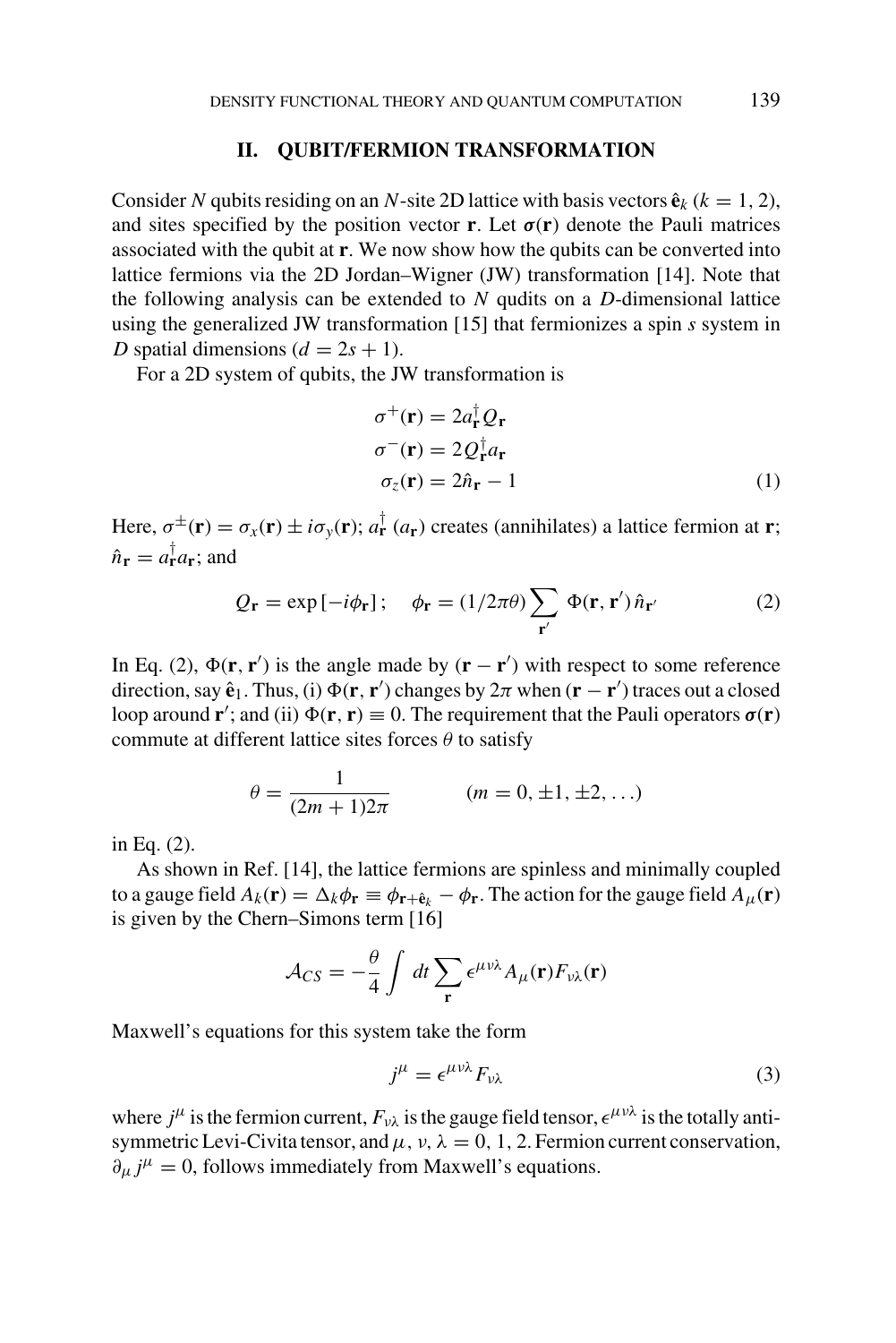### **III. NP-COMPLETE PROBLEM MAXCUT**

In this problem, one considers an *N*-node undirected graph with nodes specified by **r**. The nodes (edges) are assigned weights  $w_r$  ( $w_r$ <sub>**r**<sup>*r*</sup>)</sub> and a binary variable  $s_r$ is associated with each node **r**. A cut of the graph is a partition of the nodes into two sets  $S_0$  and  $S_1$ . For the nodes belonging to  $S_0$  ( $S_1$ ),  $s_r$  is assigned the value 0 (1). The problem is to find the cut that maximizes the payoff function

$$
P(s) = \sum_{\mathbf{r}} w_{\mathbf{r}} s_{\mathbf{r}} + \sum_{\mathbf{r}, \mathbf{r}'} s_{\mathbf{r}} (1 - s_{\mathbf{r}'}) w_{\mathbf{r}, \mathbf{r}'}
$$

The QAE algorithm was applied to MAXCUT in Ref. [13], where the dynamics is driven by the time-dependent Hamiltonian

$$
H(t) = (1 - t/T)H_0 + (t/T)H_P
$$
\n(4)

Here,  $T$  is the algorithm runtime; the initial Hamiltonian  $H_0$  is

$$
H_0 = \sum_{\mathbf{r}} \frac{1}{2} \left[ 1 - \sigma_x(\mathbf{r}) \right] \tag{5}
$$

and the final/problem Hamiltonian  $H_P$  is

$$
H_P = \sum_{\mathbf{r}} w_{\mathbf{r}} (1 - \sigma_z(\mathbf{r})) / 2 + \sum_{\mathbf{r}, \mathbf{r}'} w_{\mathbf{r}, \mathbf{r}'} (1 - \sigma_z(\mathbf{r}) \sigma_z(\mathbf{r}')) / 2 \tag{6}
$$

Using Eqs. (1) in *H*(*t*) gives the fermionized QAE Hamiltonian for MAXCUT:

$$
H(t) = (1 - t/T) \sum_{\mathbf{r}} [a_{\mathbf{r}}^{\dagger} Q_{\mathbf{r}} + Q_{\mathbf{r}}^{\dagger} a_{\mathbf{r}}] + (t/T) \sum_{\mathbf{r}} v_{\mathbf{r}} \hat{n}_{\mathbf{r}} + (t/T) \sum_{\mathbf{r}} \sum_{\mathbf{r'} \neq \mathbf{r}} w_{\mathbf{r}, \mathbf{r'}} \hat{n}_{\mathbf{r}} \hat{n}_{\mathbf{r'}} \tag{7}
$$

where  $w_r \equiv v_r + W_r$ ;  $W_r = \sum_{r' \neq r} w_{r,r'}$ ; and a term proportional to the identity has been suppressed. We now show that GS-DFT can be applied to the dynamics of the instantaneous MAXCUT Hamiltonian  $H(t)$  for each  $t \in (0, T)$ .

**Note:** Throughout the remainder of this chapter, the instantaneous groundstate is assumed to be nondegenerate as would be appropriate for the case of a nonvanishing gap  $\Delta$ .

## **IV. GS-DFT**

The QAE algorithm has an adiabatic dynamic that is driven by a slowly varying Hamiltonian  $H(t)$ . In our discussion of GS-DFT, we focus on the MAXCUT Hamiltonian  $H(t)$  at a *fixed instant of time t* =  $t_{*}$ . By fixing the time, we obtain a well-defined *static* Hermitian operator  $H_* \equiv H(t = t_*)$ . We aim to show that the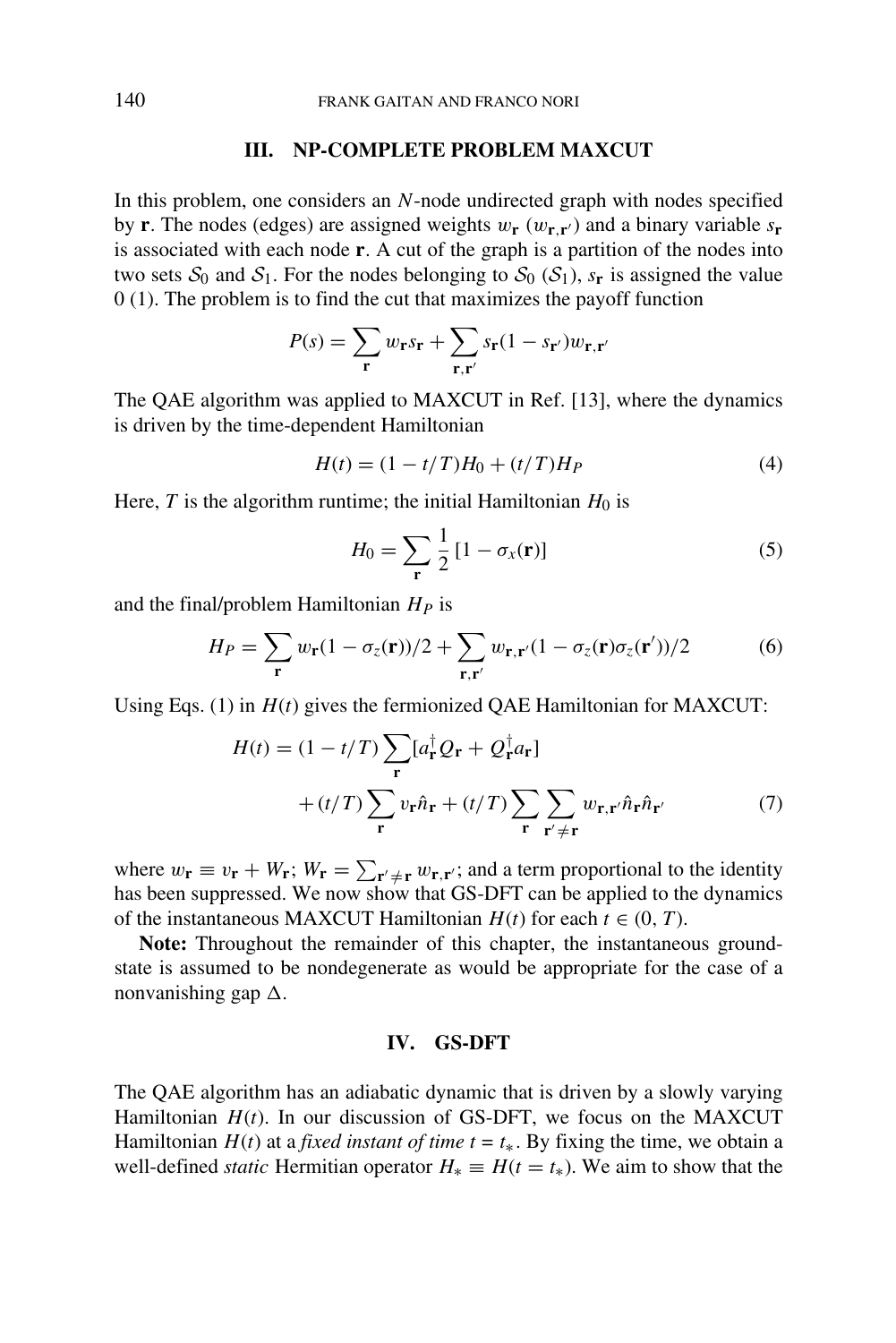Hohenberg–Kohn theorem applies to  $H_*$ . With this theorem in place, GS-DFT can be used to study the ground state properties of  $H_* = H(t = t_*)$  for any specific intermediate time  $0 < t_* < T$ . We stress that even though the QAE algorithm works with a slowly varying Hamiltonian, the following GS-DFT discussion is restricted to the *static* Hermitian operator  $H_*$  that is the value of  $H(t)$  at  $t = t_*$ .

Our starting point is the energy functional for the instantaneous MAXCUT Hamiltonian  $H_* = H(t = t_*)$ ,

$$
E[n] = \min_{|\psi\rangle \to n} \langle \psi | H_* | \psi \rangle \tag{8}
$$

The domain of  $E[n]$  is the set of all *N*-representable site occupation functions (SOF)  $n_r$  that can be obtained from an N-fermion wave function. The minimization in Eq. (8) is over all  $|\psi\rangle$  for which

$$
n \equiv n_{\bf r} = \langle \psi | \hat{n}_{\bf r} | \psi \rangle
$$

and the minimizing state  $|\psi_{\text{min}}[n]\rangle$  is thus a functional of  $n_{\text{r}}$ . Let  $|\psi^g\rangle$  denote the ground state of  $H_*$ ;  $E^g$  the ground state energy; and  $n_f^g$  the ground state SOF. Inserting Eq.  $(7)$  into Eq.  $(8)$  gives

$$
E[n] = (t_*/T) \sum_{\mathbf{r}} v_{\mathbf{r}} n_{\mathbf{r}} + Q[n]
$$

where

$$
Q[n] \equiv \min_{|\psi\rangle \to n} \langle \psi | (T_{t_*} + U_{t_*}) | \psi \rangle
$$

and  $T_{t*}$  and  $U_{t*}$  are the first and third terms, respectively, on the right-hand side of Eq. (7) at  $t = t_*$ .

To establish the HK theorem for  $H_*$  we must show [17]: (i)  $E[n^g] = E^g$ ; (ii) for  $n_{\bf r} \neq n_{\bf r}^g$ ,  $E[n] > E^g$ ; and (iii) the ground state expectation value of any observable is a unique functional of the ground state SOF  $n_F^g$ . By the variational principle,  $\langle \psi | H_{*} | \psi \rangle \ge E^{g}$ , with equality when  $|\psi\rangle = |\psi^{g}\rangle$ . Thus, for  $n = n^{g}$ , the search in Eq. (8) returns the ground state  $|\psi^g\rangle$  as the state  $|\psi_{\text{min}}[n^g\rangle$  that minimizes  $E[n^g]$ . It follows that

$$
E[n^g] = \langle \psi^g | H(t) | \psi^g \rangle = E^g
$$

This establishes condition (i). For  $n \neq n^g$ , the minimizing state  $|\psi_{\min}[n]\rangle \neq |\psi^g[n^g]\rangle$ , and so by the variational principle,

$$
E[n] = \langle \psi_{\min}[n]|H(t)|\psi_{\min}[n]\rangle > E^g
$$

This establishes condition (ii). Finally, because the ground state  $|\psi^g\rangle =$  $|\psi_{\text{min}}[n^g]\rangle$ , it is a unique functional of  $n^g$  and, consequently, so are all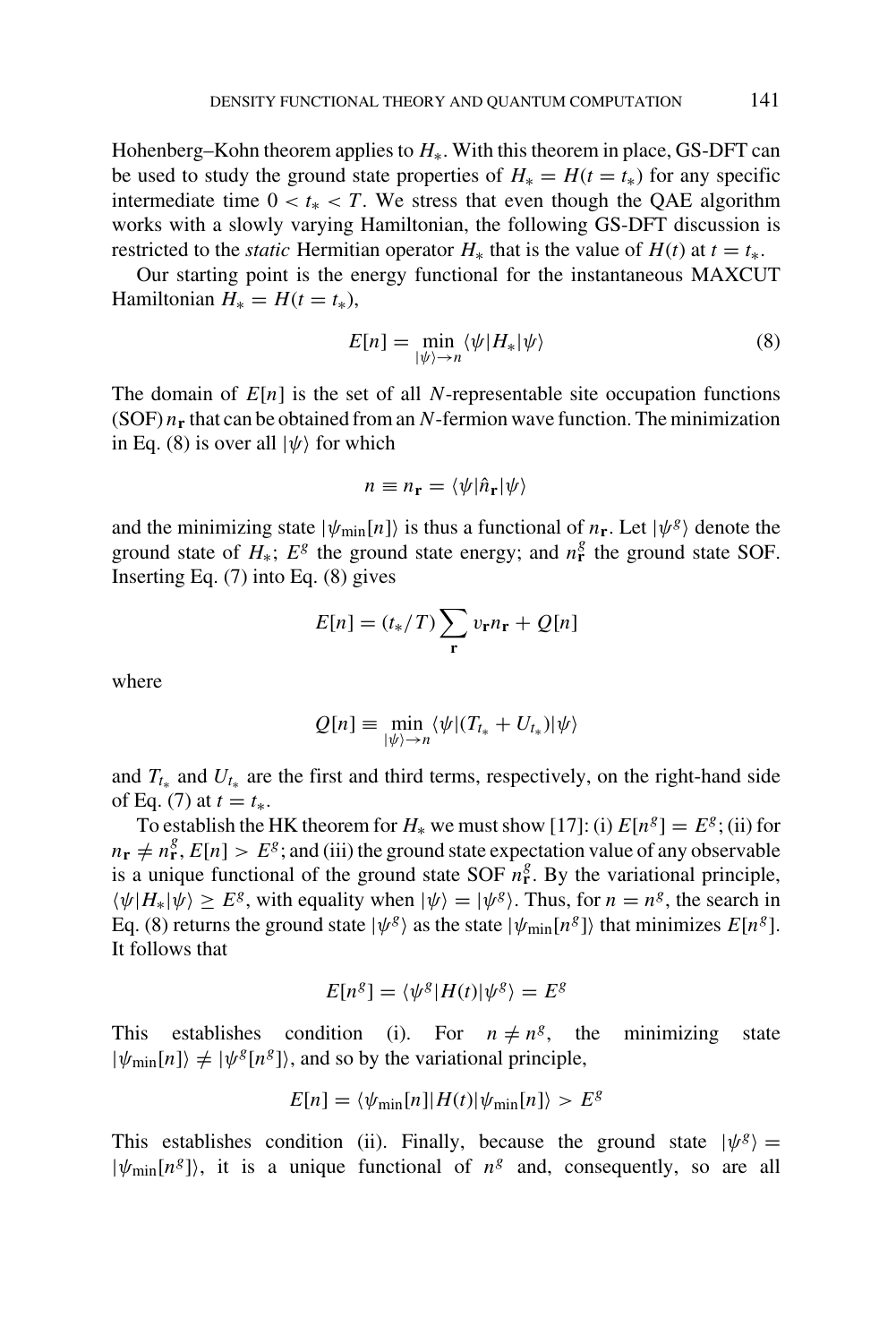ground state expectation values,

$$
\langle \hat{\mathcal{O}} \rangle_{gs} = \langle \psi^g | \hat{\mathcal{O}} | \psi^g \rangle = \langle \psi_{\min}[n^g] | \hat{\mathcal{O}} | \psi_{\min}[n^g] \rangle = \mathcal{O}[n^g]
$$

Condition (iii) is thus established, completing the proof of the HK theorem for  $H_* = H(t_*)$ .

To obtain a practical calculational scheme, an auxiliary system of noninteracting KS fermions is introduced [6], and it is assumed that the ground state SOF  $n_f^g$  can be obtained from the ground state density of the KS fermions moving in an external potential  $v_{\mathbf{r}}^{ks}$ . For  $H_* = H(t_*)$ , the KS Hamiltonian  $H_{ks} = T'_t + V^{ks}$  is defined to be

$$
H_{ks} = \sum_{\mathbf{r}} (1 - t_{*}/T) \{ q_{\mathbf{r}} a_{\mathbf{r}}^{\dagger} + q_{\mathbf{r}}^{*} a_{\mathbf{r}} \} + \sum_{\mathbf{r}} (t_{*}/T) v_{\mathbf{r}}^{ks} \hat{n}_{\mathbf{r}}
$$

where  $q_{\bf r} = \langle Q_{\bf r} \rangle$  is the ground state expectation value of  $Q_{\bf r}$ . The effects of  $Q_{\bf r}$ are thus incorporated into the KS dynamics through the mean-field *q***r**. The KS energy functional  $\epsilon_{ks}[n]$  is

$$
\epsilon_{ks}[n] = \min_{|\psi\rangle \to n} \langle \psi | H_{ks} | \psi \rangle = T'_{t_*}[n] + \sum_{\mathbf{r}} (t_*/T) v_{\mathbf{r}}^{ks} n_{\mathbf{r}} \tag{9}
$$

To determine the KS external potential  $v_{\mathbf{r}}^{ks}$ , we rewrite Eq. (8) as

$$
E[n] = T'_{t_*}[n] + \sum_{\mathbf{r}} (t_*/T)v_{\mathbf{r}}n_{\mathbf{r}} + \xi_{xc}[n] \tag{10}
$$

where

$$
\xi_{xc}[n] \equiv Q[n] - T'_{t_*}[n]
$$

is the exchange-correlation energy functional. Recall that it is through the exchange-correlation energy functional *ξxc*[*n*] that DFT accounts for *all many-body effects*. Because  $n_{\rm F}^g$  minimizes  $\epsilon_{ks}[n]$  and  $E[n]$ , Eqs. (9) and (10) are stationary about  $n = n<sup>g</sup>$ . Taking their functional derivatives with respect to *n*, evaluating the result at  $n = n^g$ , and eliminating  $\frac{\delta T'}{\delta n}|_{n=n^g}$  gives

$$
v_{\mathbf{r}}^{ks} = v_{\mathbf{r}} + (T/t_*)v_{xc}[n^g]
$$
 (11)

for  $t_* \neq 0$ . Here,  $v_{xc}[n^g](\mathbf{r})$  is the exchange-correlation potential, which is the functional derivative of the exchange-correlation energy functional  $\xi_{xc}[n^g]$ ,

$$
v_{xc}[n^g](\mathbf{r}) = \frac{\delta \xi_{xc}[n^g]}{\delta n_{\mathbf{r}}^g}
$$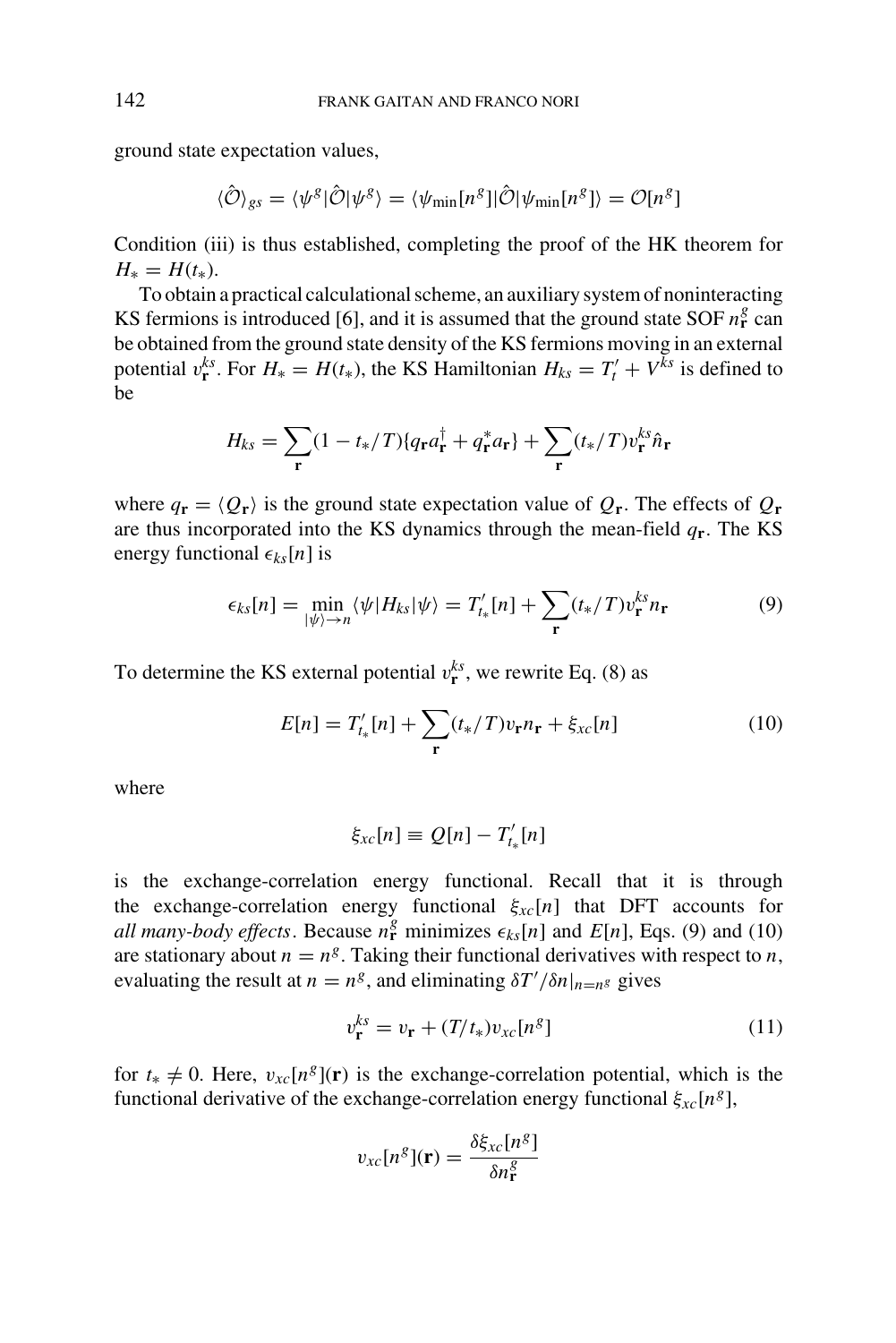This sets in place the formulas for a self-consistent calculation of the ground state properties of  $H_* = H(t_*)$  using GS-DFT. Entanglement [18] and its links to quantum phase transitions [19] have been studied using GS-DFT.

## **V. TD-DFT**

Here, we establish the Runge-Gross theorem [7] for the instantaneous MAXCUT dynamics. Thus, we focus on the instantaneous Hamiltonian  $H_* = H(t_*)$  for a fixed  $t_*(0 < t_*(T)$ . Now, however, we suppose that the external potential  $v_r$  in  $H(t_*)$ begins to vary at a moment we call  $t = 0$ . For  $t \le 0$ ,  $v_{\bf r}(t) = v_{\bf r}$ , and the fermions are in the ground-state  $|\psi_0\rangle$  of  $H(t_*)$ . The Runge-Gross theorem states that the SOFs  $n_{\bf r}(t)$  and  $n'_{\bf r}(t)$  evolving from a common initial state  $|\psi(0)\rangle = |\psi_0\rangle$  under the influence of the respective potentials  $V_{\bf r}(t)$  and  $V'_{\bf r}(t)$  (both Taylor-series expandable about *t* = 0) will be different provided that  $[V_{\bf r}(t) - V_{\bf r}'(t)] \neq C(t)$ . For us,

$$
V_{\mathbf{r}}(t) = (t_*/T)(1 - t_*/T)v_{\mathbf{r}}(t)
$$
  

$$
V'_{\mathbf{r}}(t) = (t_*/T)(1 - t_*/T)v'_{\mathbf{r}}(t)
$$

and

$$
V_{\mathbf{r}}(t) = \sum_{k=0}^{\infty} a_k(\mathbf{r})t^k / k!
$$

$$
V'_{\mathbf{r}}(t) = \sum_{k=0}^{\infty} a'_k(\mathbf{r})t^k / k!
$$

Let  $C_k(\mathbf{r}) \equiv a_k(\mathbf{r}) - a'_k(\mathbf{r})$ . The condition that  $[V_{\mathbf{r}}(t) - V_{\mathbf{r}}'(t)] \neq C(t)$  means a smallest integer *K* exists such that  $C_k(\mathbf{r})$  is a nontrivial function of **r** for all  $k \geq K$ , while for  $k < K$ , it is a constant  $C_k$ , which can be set to zero without loss of generality.

It follows from Eq. (3) that the conserved fermion current  $j_{\mathbf{r},\mu}$  has components

$$
\hat{j}_{\mathbf{r},0}(t) = n_{\mathbf{r}}(t)
$$
\n
$$
\hat{j}_{\mathbf{r},k}(t) = (1/2\pi) \sum_{\mathbf{y}} (\Delta_k G_{\mathbf{r},\mathbf{y}}) \partial_t n_{\mathbf{y}}(t)
$$

with  $k = 1, 2$  [14]. Here,  $G_{\mathbf{r},\mathbf{v}}$  is the Green's function for the lattice Laplacian,

$$
\sum_{k=1,2} \Delta_k \Delta_k G_{\mathbf{r},\mathbf{y}} = -2\pi \delta_{\mathbf{r},\mathbf{y}}
$$

Defining  $j_{\mathbf{r},k}(t) = \langle \psi_0 | \hat{j}_{\mathbf{r},k}(t) | \psi_0 \rangle$ , it follows that

$$
\partial_t \{ j_{\mathbf{r},k}(t) - j'_{\mathbf{r},k}(t) \} = \langle \psi_0 | [\hat{j}_{\mathbf{r},k}(t), H(t) - H'(t)] | \psi_0 \rangle \tag{12}
$$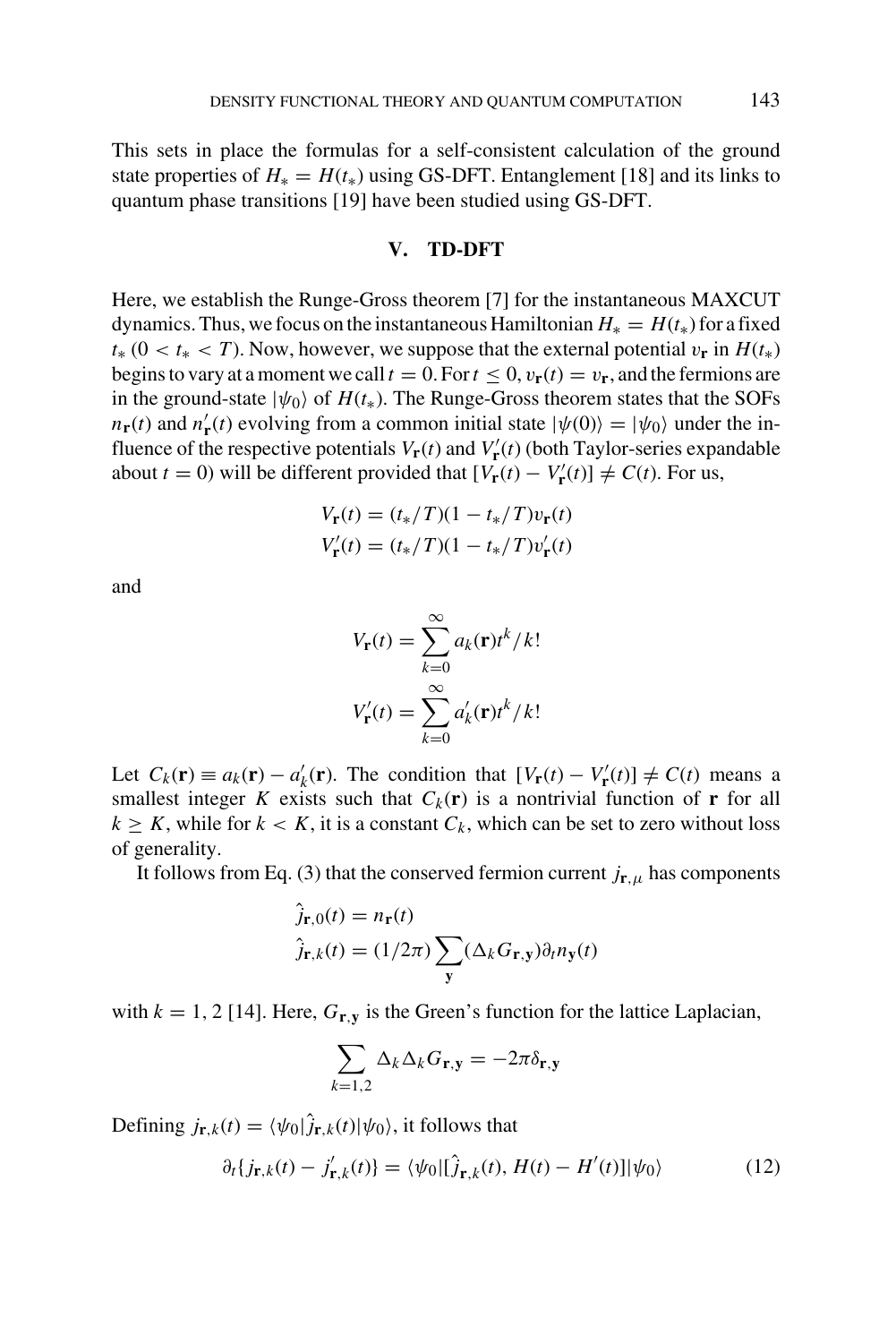Here,  $j_{\mathbf{r},k}(t)$  [ $j'_{\mathbf{r},k}(t)$ ] and  $H(t)$  [ $H'(t)$ ] are the expected fermion current and the Hamiltonian, respectively, when the external potential is  $v_{\bf r}(t)$  [ $v'_{\bf r}(t)$ ]. The Hamiltonians  $H(t)$  and  $H'(t)$  differ only in the external potential. Defining

$$
\delta j_{\mathbf{r},k}(t) = j_{\mathbf{r},k}(t) - j'_{\mathbf{r},k}(t)
$$

and

$$
\delta V_{\mathbf{y}}(t) = V_{\mathbf{y}}(t) - V_{\mathbf{y}}'(t)
$$

evaluation of the commutator in Eq. (12) eventually gives

$$
\partial_t \{\delta j_{\mathbf{r},k}(t)\} = -(1/2\pi) \sum_{\mathbf{y}} (\Delta_k G_{\mathbf{r},\mathbf{y}}) \delta V_{\mathbf{y}}(t) \mathcal{M}_{\mathbf{y}}(t)
$$
(13)

where

$$
\mathcal{M}_{\mathbf{y}}(t) = \langle \psi_0 | (a_{\mathbf{y}}^{\dagger} \mathcal{Q}_{\mathbf{y}} + \mathcal{Q}_{\mathbf{y}}^{\dagger} a_{\mathbf{y}}) | \psi_0 \rangle
$$

With *K* defined, taking *K* time-derivatives of Eq. (13) and evaluating the result at  $t = 0$  gives

$$
\left. \frac{\partial^{K+1}}{\partial t^{K+1}} (\delta j_{\mathbf{r},k}(t)) \right|_0 = \frac{-1}{2\pi} \sum_{\mathbf{y}} (\Delta_k G_{\mathbf{r},\mathbf{y}}) \mathcal{M}_{\mathbf{y}}(0) C_K(\mathbf{r}) \tag{14}
$$

where we have used that

$$
\partial^k/\partial t^k(\delta V_{\mathbf{y}}(t))|_{t=0} = C_k(\mathbf{y}) = 0
$$

for  $k < K$ . It is important to note that  $\mathcal{M}_{\mathbf{v}}(0) \neq 0$ . This follows because

$$
[H(t_*), n_{\mathbf{r}}(t_*)] \neq 0
$$

for  $t_* \neq T$ , and so the eigenstates of  $H(t_*)$  (specifically, its ground state  $|\psi_0\rangle$ ) cannot be fermion number eigenstates, which ensures the ground state expectation value

$$
\mathcal{M}_{\mathbf{y}}(0) = \langle \psi_0 | (a_{\mathbf{y}}^{\dagger} \mathcal{Q}_{\mathbf{y}} + \mathcal{Q}_{\mathbf{y}}^{\dagger} a_{\mathbf{y}}) | \psi_0 \rangle \neq 0
$$

for  $t_* \neq T$ . It follows from the continuity equation for the fermion current that

$$
\partial_t (n_{\mathbf{r}}(t) - n'_{\mathbf{r}}(t)) = - \sum_{k=1,2} \Delta_k(\delta j_{\mathbf{r},k}(t))
$$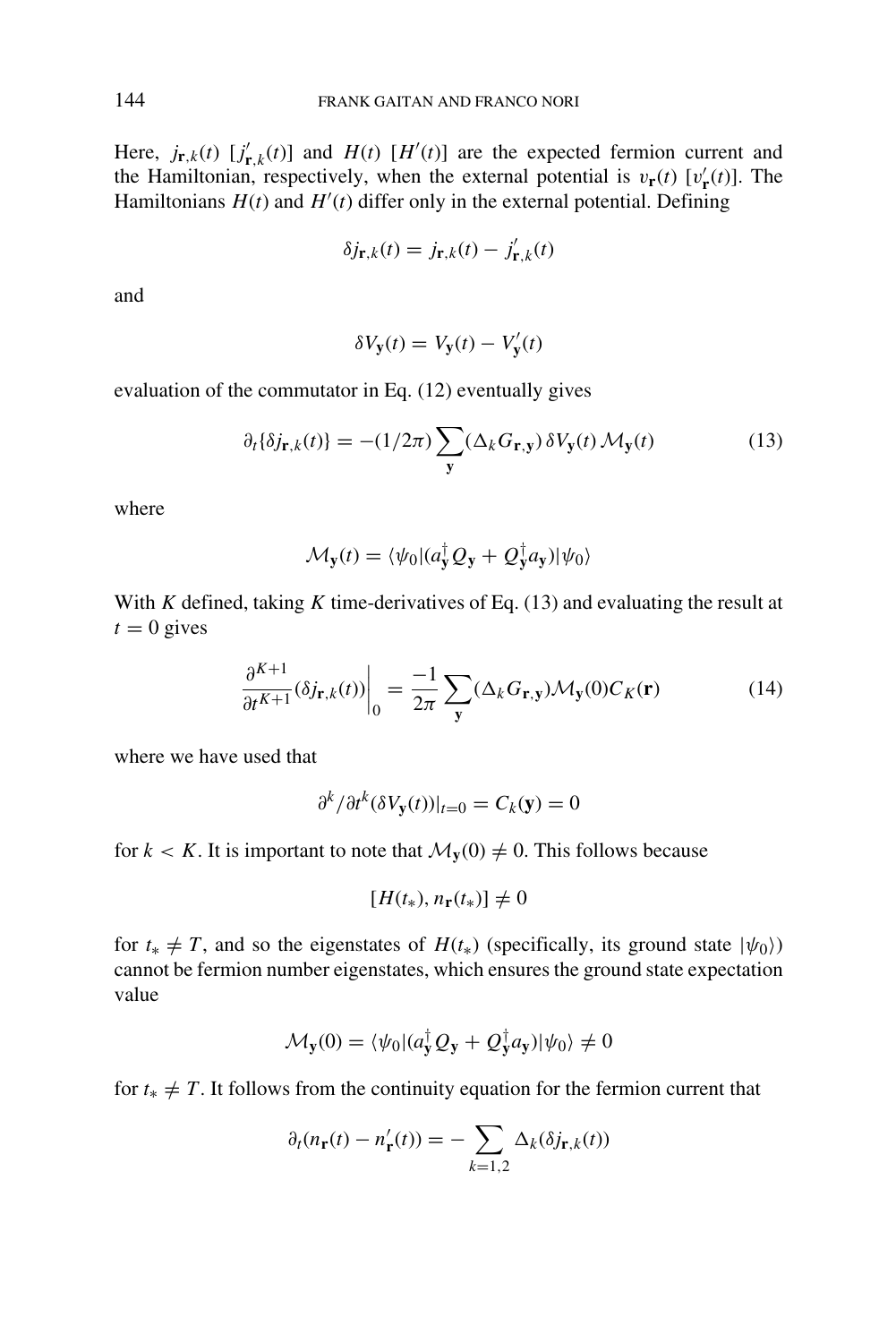Taking K time-derivatives of this equation, evaluating the result at  $t = 0$ , and using Eq. (14) gives

$$
\frac{\partial^{K+2}}{\partial t^{K+2}} (n_{\mathbf{r}}(t) - n'_{\mathbf{r}}(t))|_{t=0} = -C_K(\mathbf{r}) \mathcal{M}_{\mathbf{r}}(0) \neq 0
$$
\n(15)

where we have used the equation of motion for  $G_{\mathbf{r},\mathbf{v}}$ . Eq. (15) indicates that  $n_{\mathbf{r}}(t)$ cannot equal  $n'_{\bf r}(t)$  because it ensures that they will be different at  $t = 0^+$ , and so cannot be the same function, which proves the Runge-Gross theorem for the instantaneous MAXCUT dynamics.

We have just seen that when potentials  $V_{\bf r}(t)$  and  $V'_{\bf r}(t)$  differ by a timedependent function  $C(t)$ , they give rise to the same SOF  $n_r(t)$ . However, the wave functions produced by these potentials from the same initial state will differ by a time-dependent phase factor. For our purposes, it is important to note that this extra phase factor cancels out when calculating the expectation value of an operator. In particular, it will cancel out when calculating the instantaneous energy eigenvalues  $E_n(t) = \langle E_n(t) | H(t) | E_n(t) \rangle$ . As a result, this phase factor will not affect our calculation of the minimum energy gap to be described next. Having said this, it is worth noting that this subtlety is not expected to cause difficulties in practice because the probe potential  $V_{\bf r}(t)$  is assumed to be under the direct control of the experimenter, and so the precise form of  $V_{\bf r}(t)$  is *known*. When an experimentalist says a sinusoidal probe potential has been applied, this means  $V_{\bf r}(t) = V_{\bf r} \sin \omega t$ ; it does *not* mean  $V_{\bf r}(t) = V_{\bf r} \sin \omega t + C(t)$ . Thus, in a well-defined experiment  $C(t) = 0.$ 

The KS system of noninteracting fermions can also be introduced in TD-DFT [7]. We must still assume that the interacting SOF  $n_r(t)$  can be obtained from the SOF of the noninteracting KS fermions moving in the external potential  $v_{\mathbf{r}}^{ks}(t)$ . The potentials  $v_{\mathbf{r}}^{ks}(t)$  and  $v_{\mathbf{r}}(t)$  are related via ( $t_* \neq 0$ )

$$
v_{\mathbf{r}}^{ks}(t) = v_{\mathbf{r}}(t) + (T/t_*) v_{xc}[n_{\mathbf{r}}(t)]
$$
\n(16)

though Eq. (16) is to be thought of as defining the exchange-correlation potential  $v_{xc}[n_{r}(t)].$ 

#### **VI. MINIMUM GAP**

A problem of long-standing treachery in GS-DFT is the calculation of the excitation energies of a fermion system. TD-DFT was able to find these energies by determining the system's frequency-dependent linear response, and relating the excitation energies to poles appearing in that response [20]. The arguments used are quite general and can be easily adapted to determine the energy gap for the instantaneous MAXCUT dynamics.

Previously, we considered an external potential that becomes time-varying for  $t \geq 0$ . Our interest is the *interacting* fermion linear response, and so we assume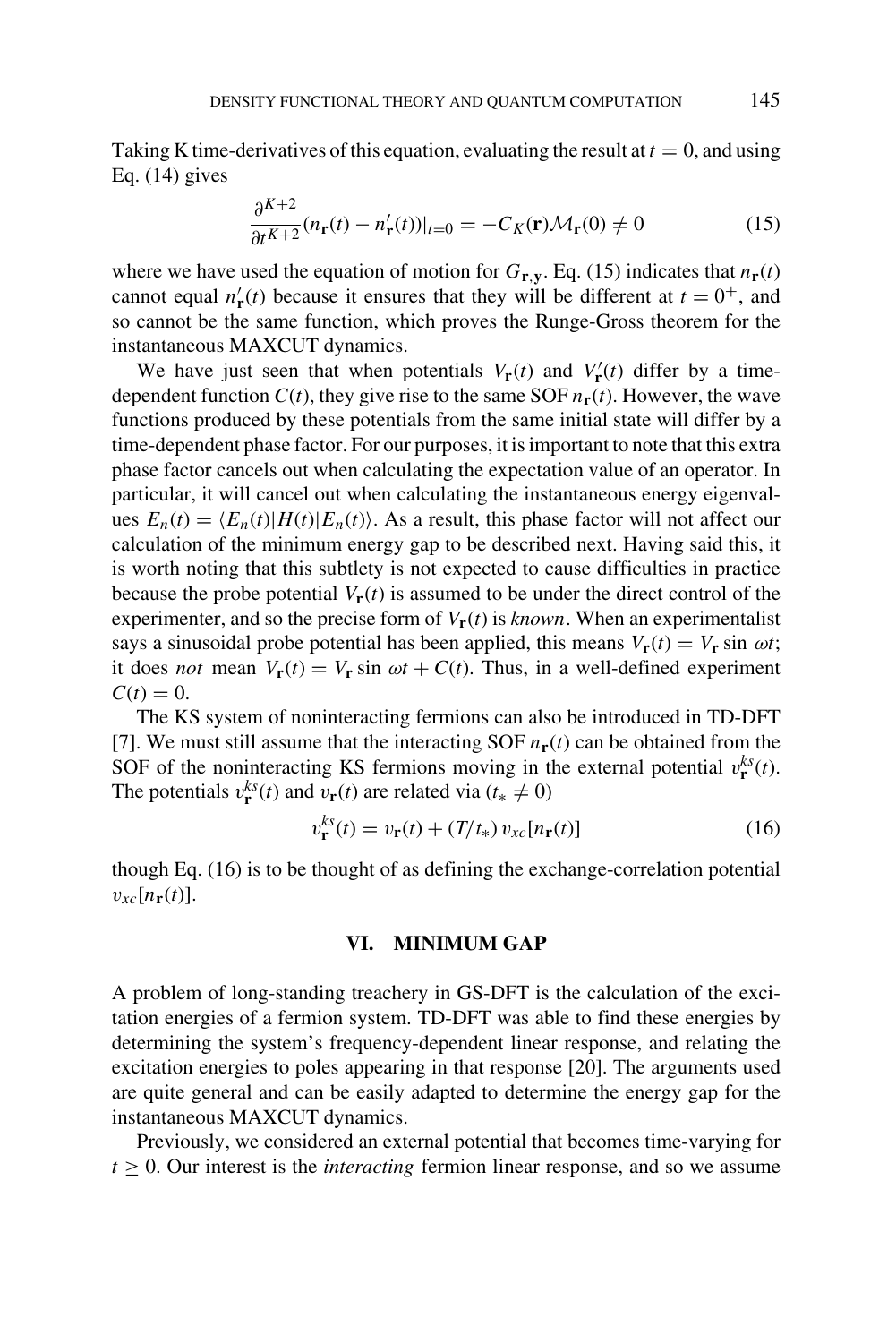that the total potential has the form

$$
v_{\mathbf{r}}^{\text{tot}}(t) = v_{\mathbf{r}} + v_{\mathbf{r}}^{\text{1}}(t)
$$

with  $v_{\mathbf{r}}^1(t)$  a suitably small time-varying perturbation. The probe potential  $v_{\mathbf{r}}^1(t)$ generates a first-order response  $n_{\mathbf{r}}^1(t)$  in the SOF:

$$
n_{\mathbf{r}}^{\text{tot}}(t) = n_{\mathbf{r}}^{g} + n_{\mathbf{r}}^{1}(t)
$$

The susceptibility  $\chi_{\mathbf{r},\mathbf{r}'}(t-t')$  connects the first-order probe potential to the SOF response. The total potential  $v_{\mathbf{r}}^{\text{tot}}(t)$  is related to the KS potential  $v_{\mathbf{r}}^{ks}(t)$  through Eq. (16), and by assumption, the SOF for both the interacting and KS fermions is the same. The time-Fourier transform of the SOF response  $n_{\mathbf{r}}^1(\omega)$  can then be determined from the time-Fourier transforms of the KS susceptibility *χks* **<sup>r</sup>***,***r**(*ω*), the exchange-correlation kernel  $f_{xc}[n^g](\mathbf{r}, \mathbf{r}'; \omega)$ , and the probe potential  $v_{\mathbf{r}}^1(\omega)$ :

$$
\sum_{\mathbf{y}'} \{\delta_{\mathbf{r},\mathbf{y}'} - \sum_{\mathbf{r}'} \chi_{\mathbf{r},\mathbf{r}'}^{ks}(\omega) f_{xc}[n^g](\mathbf{r}',\mathbf{y}';\omega) \} n_{\mathbf{y}'}^1(\omega) = \sum_{\mathbf{r}'} \chi_{\mathbf{r},\mathbf{r}'}^{ks}(\omega) v_{\mathbf{r}'}^1(\omega) \tag{17}
$$

The KS susceptibility [8] depends on the KS static unperturbed orbitals  $\phi_i(\mathbf{r})$ ; and the corresponding energy eigenvalues  $\varepsilon_j$  and orbital occupation numbers  $f_j$ ,

$$
\chi_{\mathbf{r},\mathbf{r}'}^{ks}(\omega) = \sum_{j,k} \left( f_k - f_j \right) \frac{\phi_j(\mathbf{r}) \overline{\phi}_k(\mathbf{r}) \overline{\phi}_j(\mathbf{r}') \phi_k(\mathbf{r}')}{\omega - (\varepsilon_j - \varepsilon_k) + i\eta} \tag{18}
$$

The exchange-correlation kernel  $f_{xc}[n^g]$  incorporates all many-body effects into the linear response dynamics and is related to the exchange-correlation potential  $v_{xc}[n^g]$  through a functional derivative,

$$
f_{xc}[n^g] = \frac{\delta v_{xc}[n^g]}{\delta n^g}
$$

In general, the *interacting* fermion excitation energies

$$
\Omega_{jk}=E_j-E_k
$$

differ from the KS excitation energies

$$
\omega_{jk} = \varepsilon_j - \varepsilon_k
$$

The right-hand side of Eq. (17) remains finite as  $\omega \to \Omega_{ik}$ , while the first-order SOF response  $n_{\mathbf{y}}^1(\omega)$  has a pole at each  $\Omega_{jk}$ . Thus, the operator on the left-hand side acting on  $n_{\mathbf{y}}^1(\omega)$  cannot be invertible. Otherwise, its inverse could be applied to both sides of  $Eq. (17)$  with the result that the right-hand side would remain finite as  $\omega \to \Omega_{jk}$ , while the left-hand side would diverge. To avoid this inconsistency,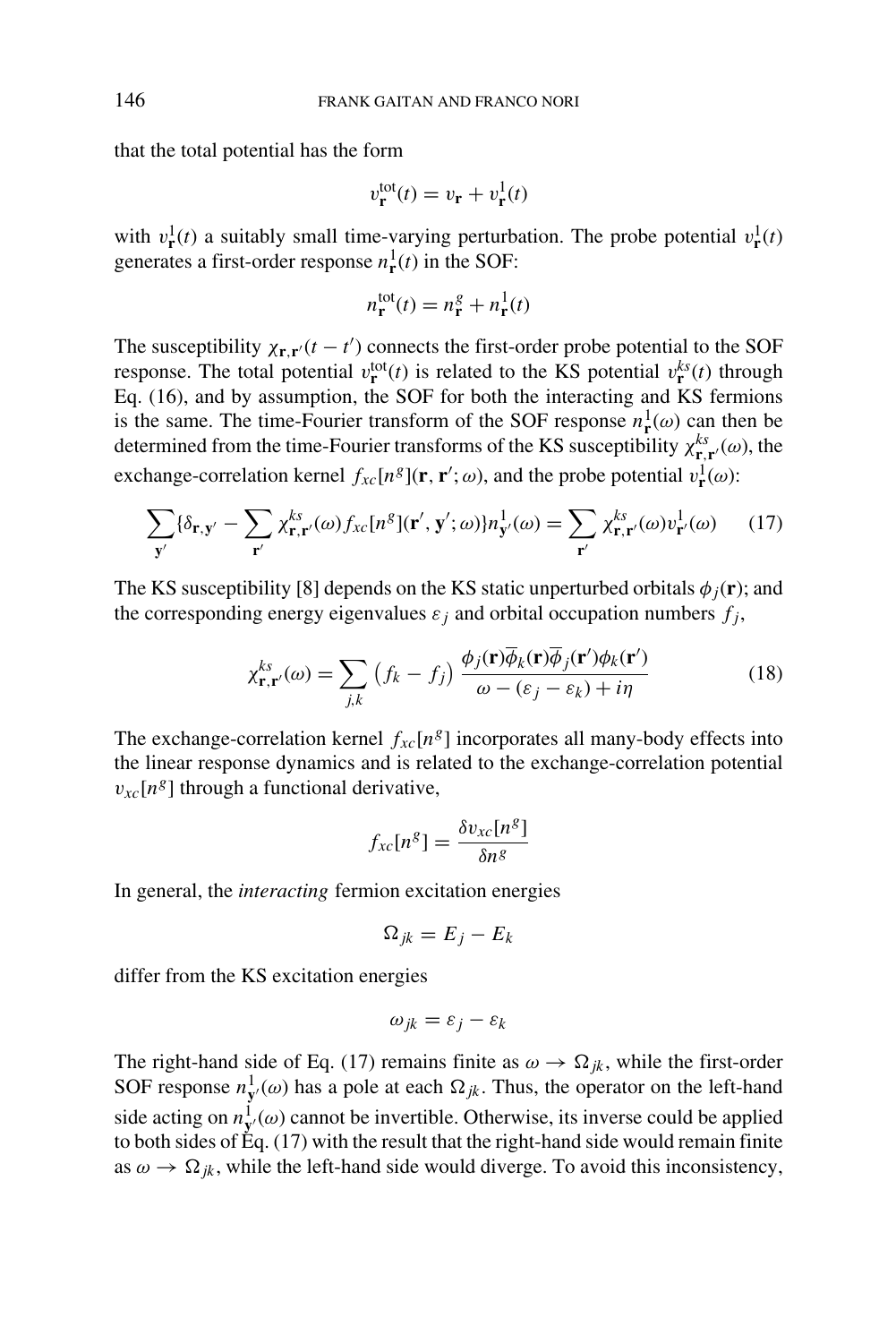the operator must have a zero eigenvalue as  $\omega \to \Omega_{ik}$ . Following Ref. [20], one is led to the following eigenvalue problem:

$$
\sum_{k',j'} \frac{M_{kj;k'j'}(\omega)}{\omega - \omega_{j'k'} + i\eta} \xi_{k'j'}(\omega) = \lambda(\omega)\xi_{kj}(\omega)
$$
\n(19)

where, writing

$$
\alpha_{k'j'}=f_{k'}-f_{j'}
$$

and

$$
\Phi_{\mathbf{r}}^{kj}=\overline{\phi}_{\mathbf{r}}^k\phi_{\mathbf{r}}^j
$$

we have

$$
M_{k'j';kj}(\omega) = \alpha_{k'j'} \sum_{\mathbf{r}',\mathbf{y}'} \overline{\Phi}_{\mathbf{r}'}^{kj} f_{xc}[n^g](\mathbf{r}',\mathbf{y}';\omega) \Phi_{\mathbf{y}'}^{k'j'}(\omega)
$$

It can be shown that  $\lambda(\Omega_{jk}) = 1$ .

So far, the argument is exact. To proceed further, some form of approximation must be introduced. In the single-pole approximation [20], the KS poles are assumed to be well-separated so that we can focus on a particular KS excitation energy  $\omega_{jk} = \omega_*$ . The eigenvectors  $\xi_{k'j'}(\omega)$  and the matrix operator  $M_{kj;k'j'}(\omega)$  are finite at  $\omega$ <sub>\*</sub>, while the eigenvalue  $\lambda(\omega)$  must have a pole there to match the pole on the left-hand side of Eq. (19):

$$
\lambda(\omega) = \frac{A(\omega_*)}{\omega - \omega_*} + \mathcal{O}(1)
$$

Let  $\omega_*$  be *d*-fold degenerate:  $\omega_{k_1j_1}, \ldots, \omega_{k_dj_d} = \omega_*$ . Matching singularities in Eq. (19) gives

$$
\sum_{l=1}^{d} M_{k_i j_i; k'_l j'_l}(\omega_*) \xi_{k'_l j'_l}^n = A^n(\omega_*) \xi_{k_i j_i}^n(\omega_*)
$$
\n(20)

where *i*,  $n = 1, \ldots, d$ . For our purposes, the eigenvalues  $A^n(\omega_*)$  are of primary interest and are found from Eq. (20). From each  $A^n(\omega_*)$ , we find

$$
\lambda^{n}(\omega) = \frac{A^{n}(\omega_{*})}{\omega - \omega_{*}}
$$

Since  $\lambda^n(\Omega_{ik}) = 1$ , it follows that the sum of  $\lambda^n(\Omega_{ik})$  and its complex conjugate is 2. Plugging into this sum the singular expressions for  $\lambda^n(\Omega_k)$  and that of its complex conjugate, and solving for  $\Omega_{jk}^{n}$  gives

$$
\Omega_{jk}^n = \omega_* + Re[A^n(\omega_*)]
$$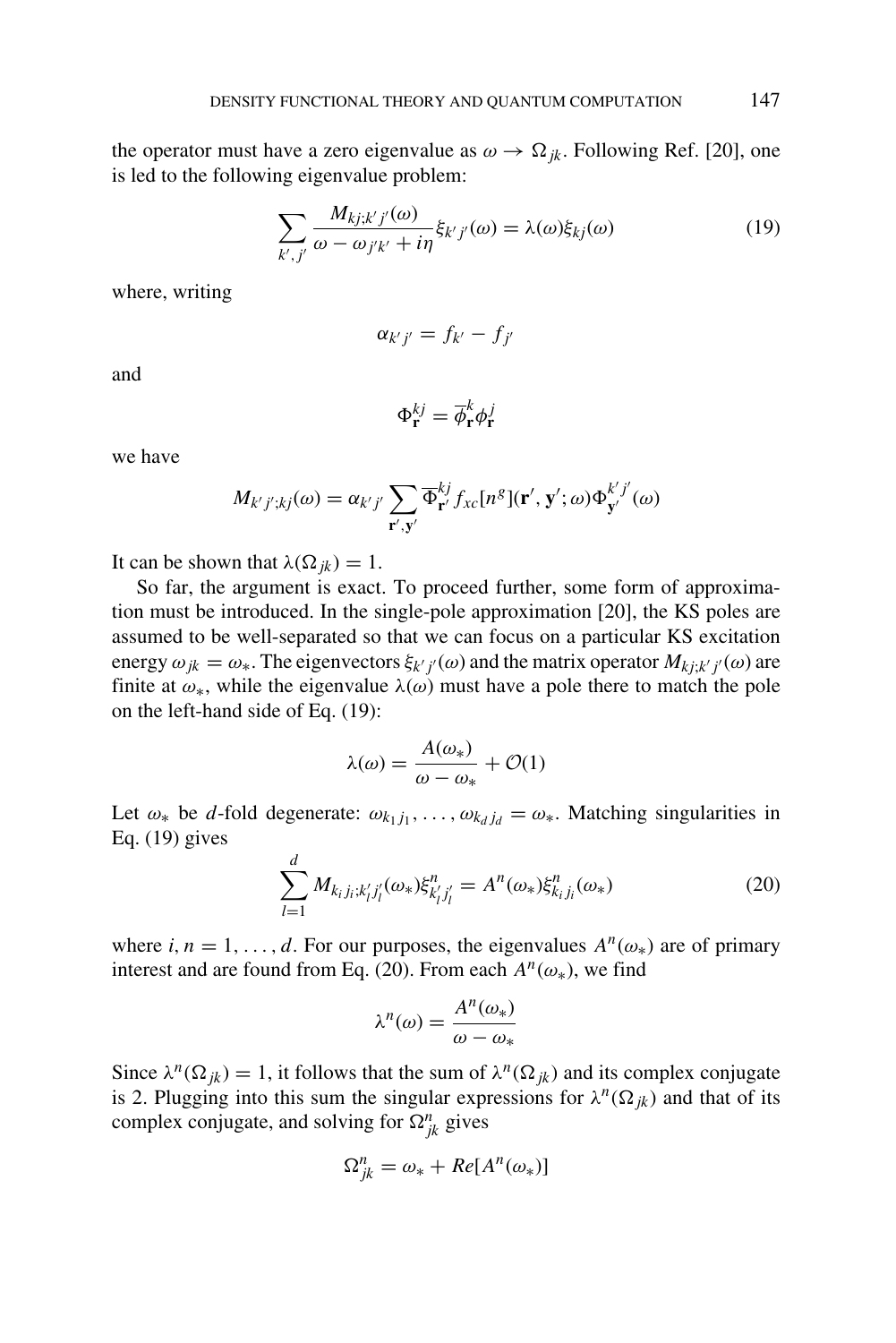*Interactions* will thus generally *split* the *ω*∗-degeneracy. Now let

$$
\delta E = \min_n Re[A^n(\omega_*)]
$$

and

$$
\overline{\Omega}_{jk} = \min_{n} \Omega_{jk}^{n}
$$

Our expression for  $\Omega_{jk}^{n}$  then gives

$$
\overline{\Omega}_{jk} = \omega_* + \delta E
$$

In the context of the QAE algorithm, our interest is the energy gap

$$
\Delta(t_*) = E_1(t_*) - E_0(t_*)
$$

separating the instantaneous ground- and first-excited states. In this case, our expression for  $\overline{\Omega}_{ik}$  gives

$$
\Delta(t_*) = [\varepsilon_1(t_*) - \varepsilon_0(t_*)] + \delta E(t_*)
$$
\n(21)

To obtain the minimum gap  $\Delta$  for QAE numerically, one picks a sufficiently large number of  $t_* \in (0, T)$ ; solves for  $\Delta(t_*)$  using the KS system associated with  $H(t_*)$  to evaluate the right-hand side of Eq. (21); and then uses the minimum of the resulting set of  $\Delta(t_*)$  to upper bound  $\Delta$ . Because the KS dynamics is noninteracting, it has been possible to treat KS systems with  $N \sim 10^3$  KS fermions [9–11], which allows evaluation of the minimum gap  $\Delta(N)$  for the QAE algorithm for  $N \sim 10^3$ .

## **VII. DISCUSSION**

As with all KS calculations, the minimum gap calculation requires an approximation for the exchange-correlation energy functional  $\xi_{xc}[n]$ . Note that, because the qubits in a quantum register must be located at fixed positions for the register to function properly, the associated JW fermions are distinguishable because they are each pinned to a specific lattice site. Consequently, antisymmetrization of the fermion wave function is not required, with the result that the exchange energy vanishes in the MAXCUT dynamics. The exchange-correlation energy functional *ξxc*[*n*] is then determined solely by the correlation energy, which can be calculated using the methods of Ref. [21]. Parametrization of these results yields analytical expressions for the correlation energy per particle that upon differentiation, give  $v_{xc}[n]$  and  $f_{xc}[n]$ . Replacing  $n \rightarrow n_r$  in  $\xi_{xc}[n]$  gives the local density approximation (LDA) for GS-DFT; while  $n \to n_{r}(t)$  gives the adiabatic local density approximation (ALDA) for TD-DFT. These simple approximations have proven to be remarkably successful and provide a good starting point for the minimum